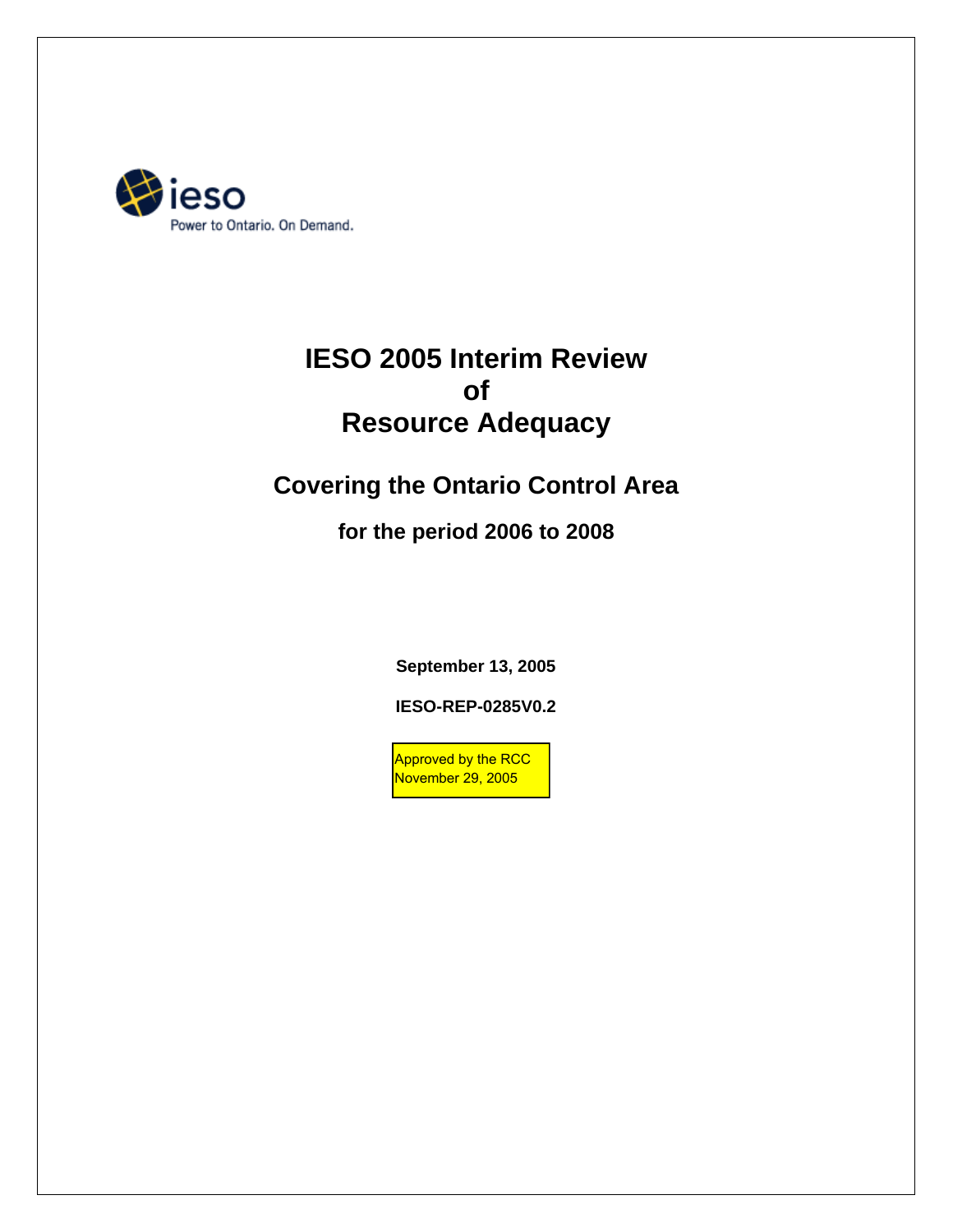This page intentionally left blank.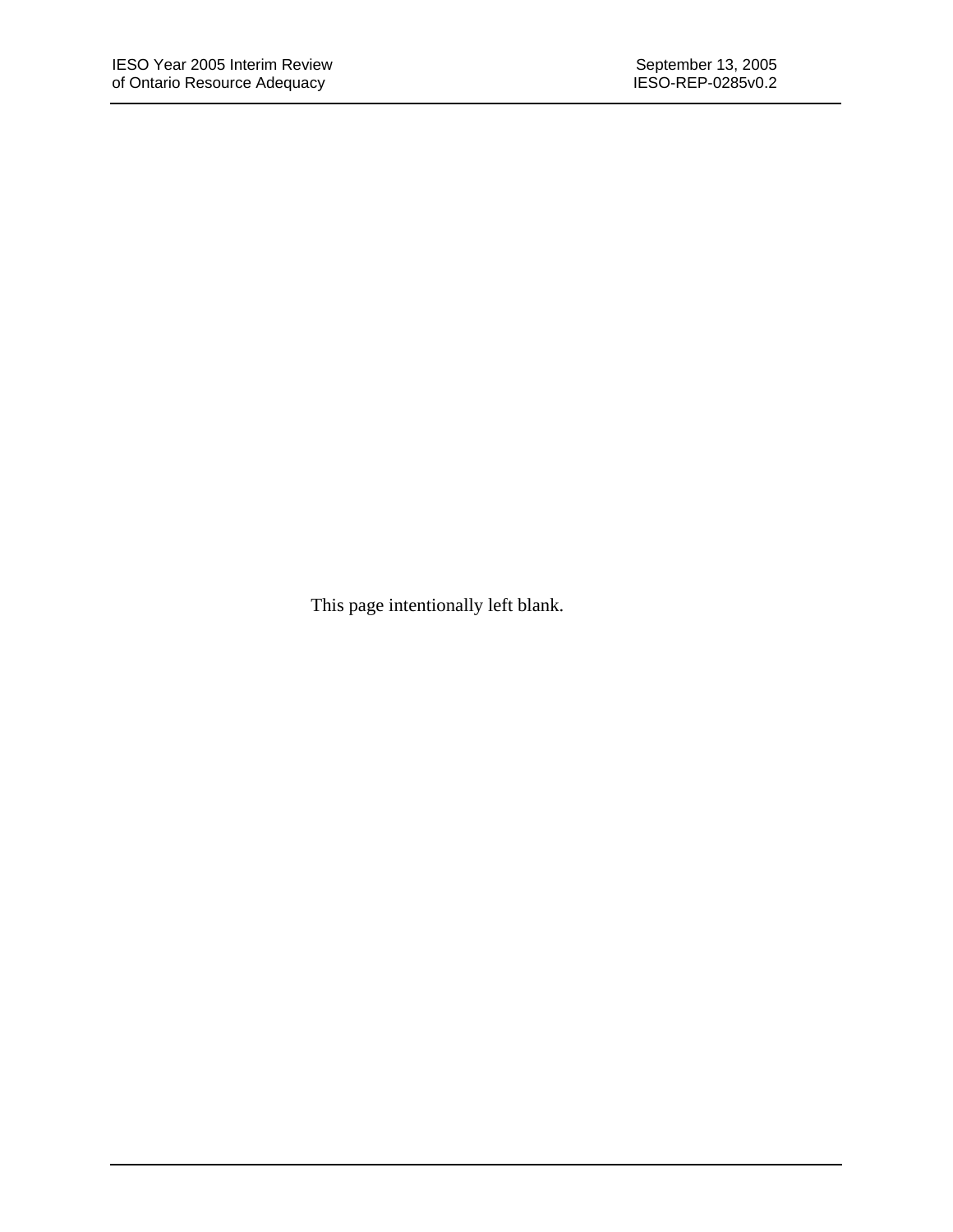## **1.0 EXECUTIVE SUMMARY**

The Independent Electricity System Operator (IESO) submits this assessment of resource adequacy for the Ontario control area to comply with the Reliability Assessment Program established by Northeast Power Coordinating Council (NPCC). This 2005 Interim Review of Resource Adequacy covers the study period from 2006 through 2008, and highlights changes since the last Comprehensive Review was conducted in 2003. The guidelines for the review are specified in the NPCC Document B-8 entitled, "*Guidelines for Area Review of Resource Adequacy"* (Revised: June 28, 2001).

This Interim Review identifies changes in assumptions from the 2003 Comprehensive Review, including changes to resources, demand, electricity sector regulations, and the impact of these changes on the overall reliability of the Ontario electricity system.

The assessment falls within the band between the Base Case and the Sensitivity Case of the 2003 Comprehensive Review:

- Under median demand growth assumptions, Ontario does not need to secure additional resources, during the timeframe from 2006 through to 2008 in order to meet the NPCC resource adequacy criterion that requires an LOLE value of less than 0.1 day/year.
- Under high demand growth, Ontario would expect to require 440 MW of additional resources to be available in 2008 in order to comply with the NPCC resource adequacy criterion that requires an LOLE value of less than 0.1 day/year. If no additional resources from newly constructed generation, demand-side initiatives or imports become available, compliance can be achieved by postponing the shutdown of coal-fired units.
- Recently announced changes to the Ontario electricity sector, when implemented, are expected to have beneficial effects on the long-term supply-demand situation of the province.

## **2.0 INTRODUCTION**

The information presented in this 2005 Interim Review of resource adequacy covers the forecast period from 2006 to 2008.

The previous Comprehensive Review was submitted by the IMO (IESO's predecessor) and was approved at the November 2003 meeting of the Reliability Coordinating Committee. Comparisons between this review and the November 2003, "IMO Year 2003 Comprehensive Review of Ontario Resource Adequacy" are included in this report.

## **3.0 ASSUMPTION CHANGES**

#### **3.1 Demand Forecast**

I

Table 3.1, show the summer peak demand forecast for the 2003 Comprehensive Review and the 2005 Interim Review. For the median demand growth scenario, the peak demand forecast at the time of the summer peak is now about 600 to 700 MW lower, when compared to the 2003 Comprehensive Review forecast. The general decrease in forecast demand is mainly due to a slightly lower economic growth outlook and lower than expected demand in 2004. In other words,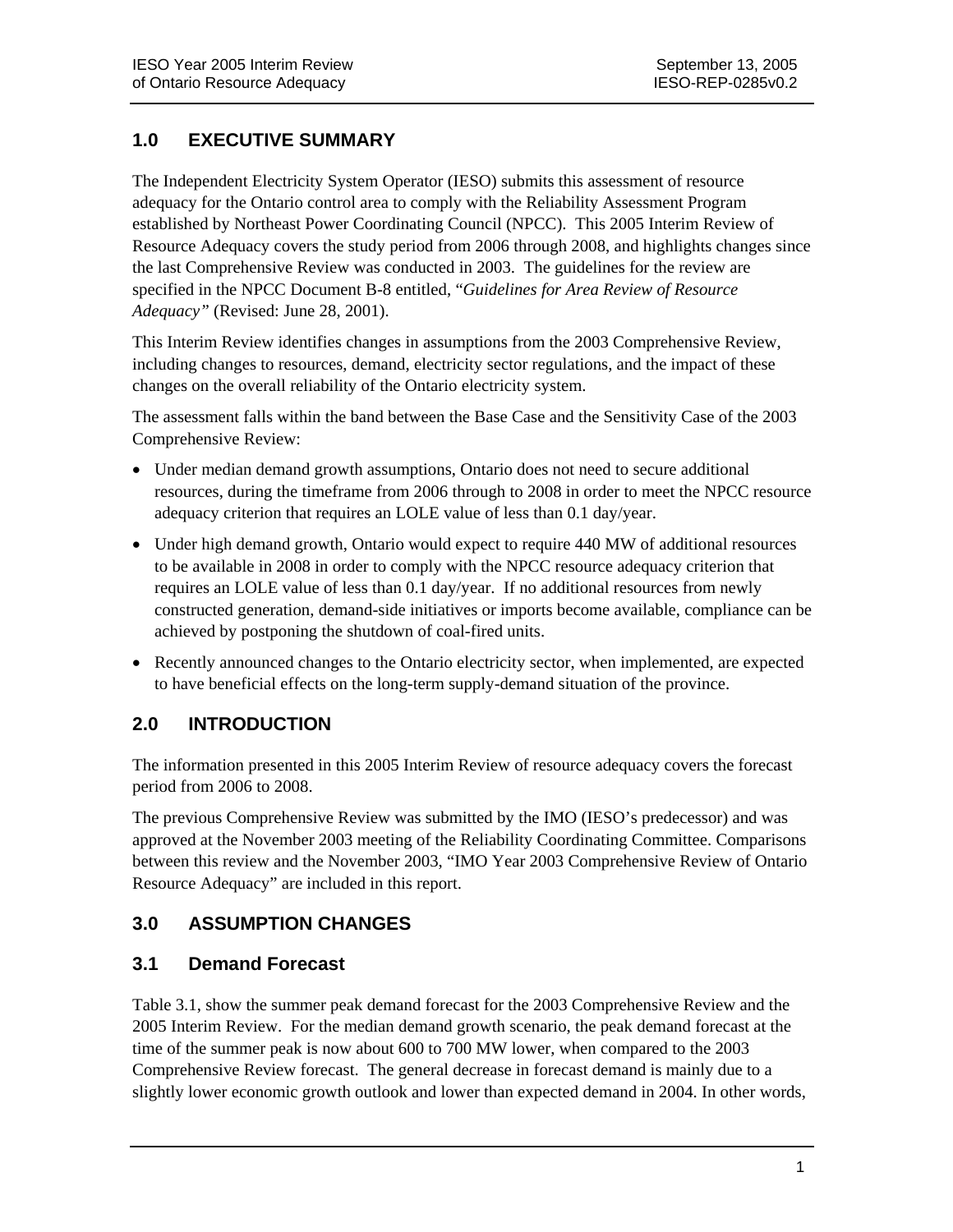the weather corrected actual demand for 2004 is now seen to be lower than the demand forecast for 2004 that was in place at the time that the 2003 Comprehensive Review was prepared.

| Year | <b>Normal Weather Summer Peak in MW (July)</b> |                |                    |                           |                |                   |
|------|------------------------------------------------|----------------|--------------------|---------------------------|----------------|-------------------|
|      | <b>Median Demand Growth</b>                    |                |                    | <b>High Demand Growth</b> |                |                   |
|      | 2003                                           | 2005           | <b>Differencel</b> | 2003                      | 2005           | <b>Difference</b> |
|      | <b>Comprehensive</b>                           | <b>Interim</b> |                    | <b>Comprehensive</b>      | <b>Interim</b> |                   |
| 2006 | 24,689                                         | 24.089         | -600               | 25,275                    | 24,442         | $-833$            |
| 2007 | 25,005                                         | 24,301         | $-704$             | 25,672                    | 24,756         | $-916$            |
| 2008 | 25,326                                         | 24.627         | -699               | 26,072                    | 25,116         | -956              |

#### **Table 3.1 Comparison of Demand Forecasts – Summer Peak**

#### **3.2 Resources Forecast**

I

Tables 3.2 and 3.3 show the resources forecast to be available to the Ontario system at the time of the summer peak assumed for this 2005 Interim Review and for the 2003 Comprehensive Review.

The 2003 Comprehensive Review included two resource scenarios: a Base Scenario, and a Sensitivity Scenario. Under the Base Scenario, 3,246 MW of generation resources would come into service by the end of 2004, with another 515 MW in 2005 and 515 MW in 2006 adding to the Ontario installed resources. Under the Sensitivity Scenario, 1545 MW less generation resources was assumed to be added to the Ontario installed resources for the years 2006 through 2008.

#### **Table 3.2 Comparison of Available Resource Forecasts: Base Scenario**

|      | <b>Available Resources [MW]</b><br>at time of Summer Peak (July) |              |                   |  |
|------|------------------------------------------------------------------|--------------|-------------------|--|
| Year | 2003 Comprehensive<br><b>Base Scenario</b>                       | 2005 Interim | <b>Difference</b> |  |
| 2006 | 29,695                                                           | 28,655       | $-1,041$          |  |
| 2007 | 29,731                                                           | 28,541       | $-1,190$          |  |
| 2008 | 29,602                                                           | 28,477       | $-1,125$          |  |

#### **Table 3.3 Comparison of Available Resource Forecasts: Sensitivity Scenario**

|      | <b>Available Resources [MW]</b><br>at time of Summer Peak (July) |              |                   |  |
|------|------------------------------------------------------------------|--------------|-------------------|--|
| Year | 2003 Comprehensive<br><b>Sensitivity Scenario</b>                | 2005 Interim | <b>Difference</b> |  |
| 2006 | 28,150                                                           | 28,655       | 505               |  |
| 2007 | 28,186                                                           | 28,541       | 355               |  |
| 2008 | 28,057                                                           | 28,477       | 420               |  |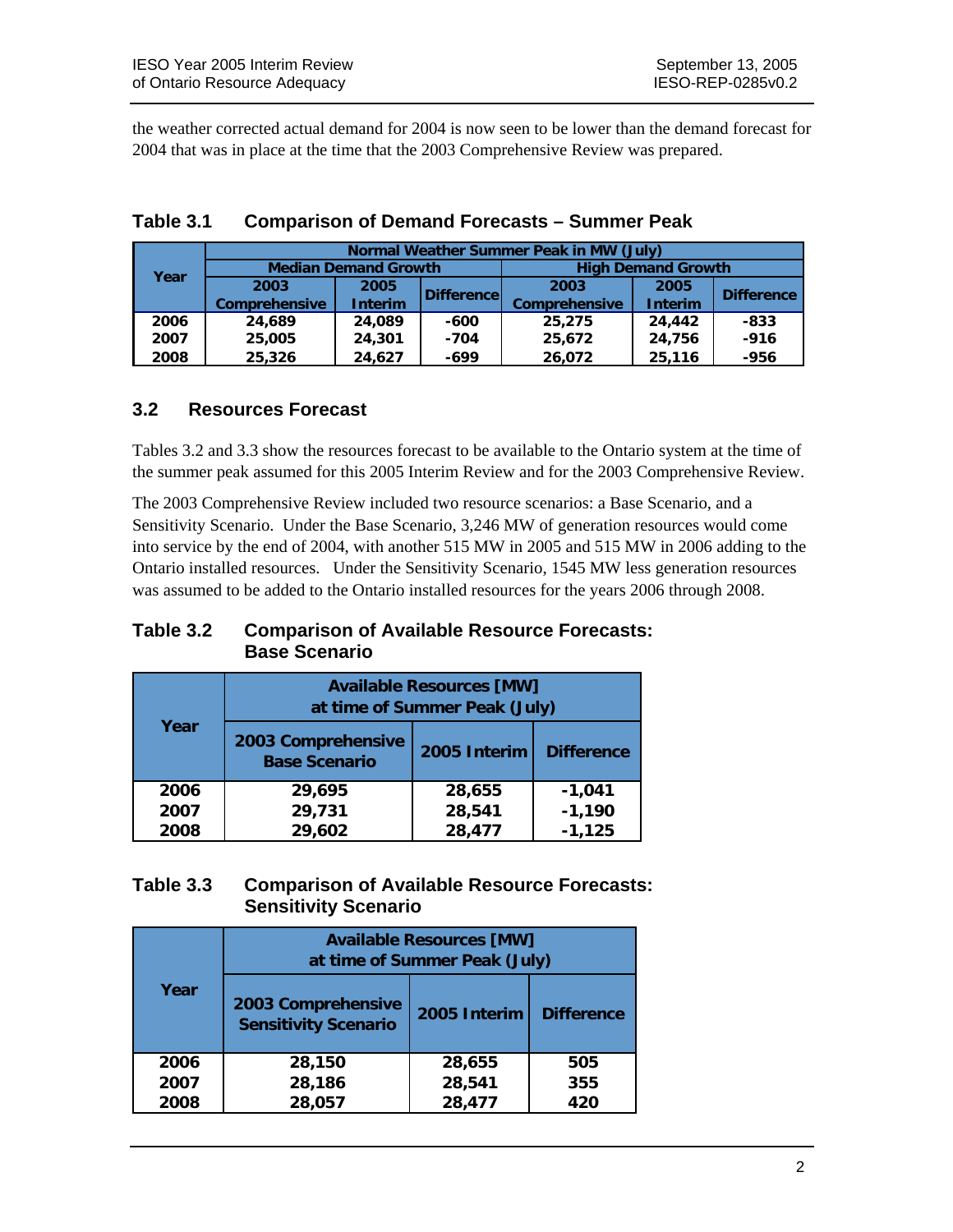This 2005 Interim Review assumes resource availability based on the latest available information regarding existing and future resources. Since the summer of 2003, approximately 2,000 MW of nuclear generation was returned to service from laid-up state. Another 710 MW of new gas-fired generation was brought into service. Approximately 1,500 MW of nuclear capacity that was assumed in the 2003 Comprehensive Review, Base Scenario, to gradually come into service by 2006 remains in a laid-up state. However, work has progressed significantly on 515 MW of the laid-up nuclear capacity and it is expected that this capacity will return to service during the fourth quarter of 2005.

Therefore the present resource assumptions for the 2005 Interim Review indicate a level of nuclear resources somewhat higher than the Sensitivity Scenario, but less than the Base Scenario considered in the 2003 Comprehensive Review.

The Ontario government continues to commit to retiring coal-fired generation in the province (approximately 7,500 MW) when adequate alternatives are available. The IESO, in its latest 10- Year Outlook, has stipulated the need to retain coal-fired generation in an operable state beyond the forecast in-service dates of new supply, to allow for delays in construction and commissioning of new resources. IESO will be closely monitoring the implementation plans for the coalreplacement program to ensure adequacy requirements continue to be met.

Greater details are now available to identify specific generating facilities that will replace coalfired generation. By 2008, about 2000 MW of new gas-fired generation is expected to come into service. The specific generation facilities are listed in the IESO's 10-Year Outlook, which is located on the IESO web-site at the following URL:

http://www.ieso.ca/imoweb/pubs/marketReports/10YearOutlook\_2005jul.pdf .

In order to ensure system reliability and to support the coal replacement strategy, the government has directed the Ontario Power Authority (OPA) to launch new procurement processes for additional power in Toronto and surrounding areas (Greater Toronto Area), new demand-side management and demand response initiatives, and industrial co-generation and district energy projects across the province. These initiatives are targeted to be in service by the summer of 2009, just beyond the time horizon of the 2003 Review.

## **3.3 Ontario Electricity Sector Changes**

I

The Ontario government has initiated a series of changes in the electricity sector. On December 9, 2004, the Government of Ontario passed the Electricity Restructuring Act, 2004, which reorganizes the province's electricity sector. The purpose of the Act is "to restructure Ontario's electricity sector, to promote the expansion of electricity supply and capacity, including supply and capacity from alternative and renewable energy sources, facilitate load management and electricity demand management, encourage electricity conservation and the efficient use of electricity and regulate prices in parts of the electricity sector." Based on the amendments, the Independent Electricity Market Operator (IMO) was renamed the Independent Electricity System Operator (IESO).

A new independent body called the Ontario Power Authority (OPA) was also established by the new legislation. The OPA has, as one of its mandates, long-term power system planning for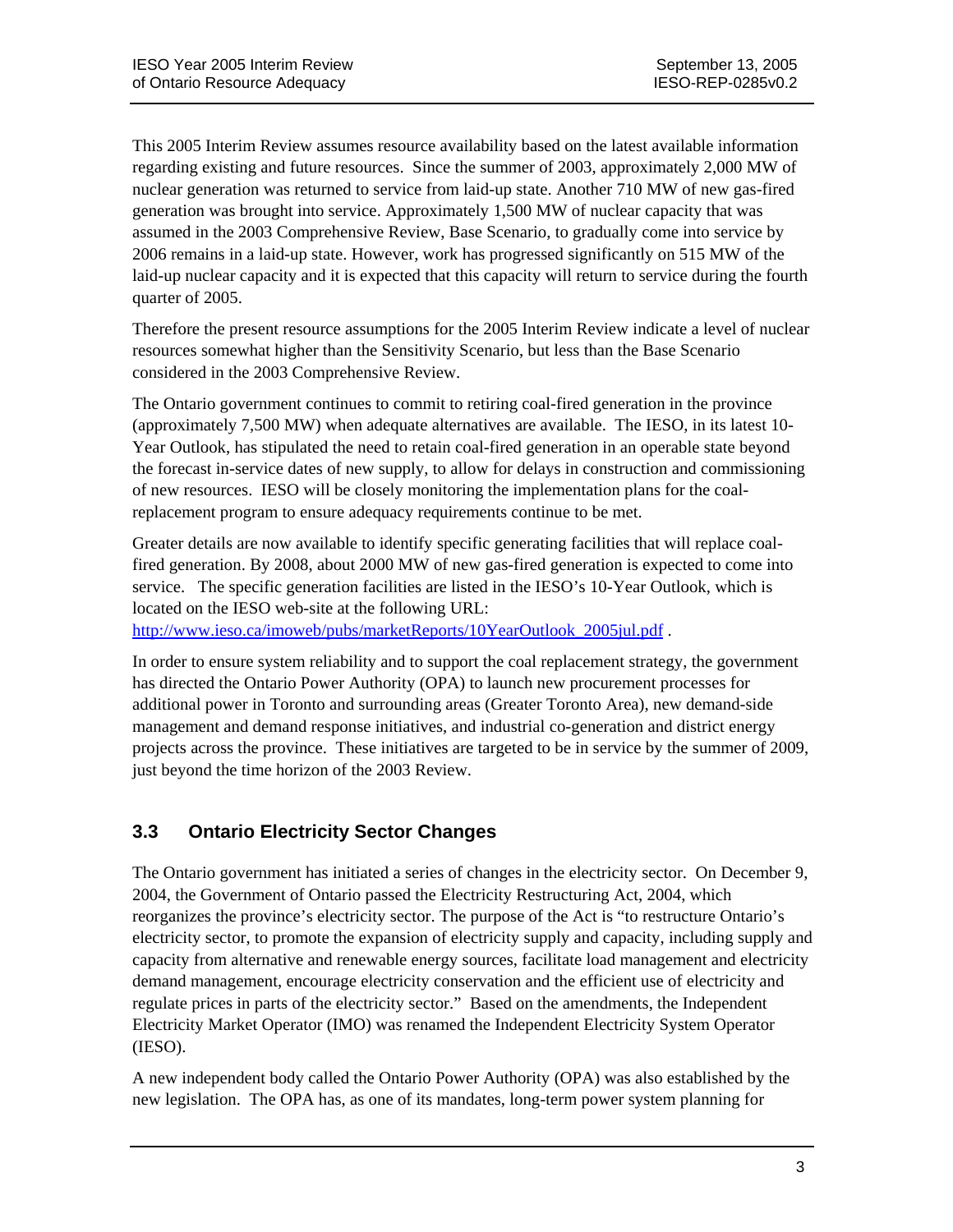Ontario. The OPA has the obligation to ensure long-term supply adequacy by forecasting resource needs and preparing an integrated system plan for conservation, generation and transmission. Also, the OPA will have the responsibility to call on the private sector to build new generation or initiate demand management, through a competitive procurement process.

Although the Ontario Power Authority (OPA) is responsible for long term forecasting, the IESO agreed to produce a 10-year Outlook in 2005 while the OPA determines how best to address its forecasting responsibilities. The 10-year Outlook from the IESO provides an assessment of the demand-supply picture for the province over the next decade and provides a plan identifying the timing and requirements of system changes needed to meet the government's coal shutdown timeframe. It is the IESO's 10-Year Outlook that provides the basis for the 2005 Interim Review of Resource Adequacy.

## **3.4 Fuel Supply Diversity**

A diverse generation mix is critical for resource adequacy and market efficiency, through the provision of dispatch flexibility, reduced vulnerability to fuel supply contingencies and fuel price fluctuations.

Under the recently passed Electricity Act, the Ontario Minister of Energy can issue directives with respect to the overall goals of the OPA's long-term planning. Before issuing such directives, the Minister has requested advice from the OPA on the future "supply mix" for Ontario. The OPA has begun this assessment by seeking submissions from all stakeholders by the end of August 2005, with recommendations for fuel mix to be completed before the end of 2005. The IESO submission will identify the numerous operability characteristics required from any future supply mix.

In particular, the IESO has indicated in the submission to the OPA that consideration should be given to providing dual fuel capability at plants which are unable to maintain fuel inventories onsite. This aspect may be necessary for some new gas-fired generation to ensure operational capability during winter peak periods when gas demand and electricity demand peak simultaneously.

The majority of the proposed new generation facilities in Ontario (3,500 to 3,800 MW) are gas-fired. If all of these facilities were built, the volume of gas consumed for electricity generation could more than double. Ontario is particularly well situated with respect to natural gas transmission and storage although some infrastructure development will be required in conjunction with new gas-fired resources. The Ontario Energy Board is currently conducting its Natural Gas Electricity Interface Review (NGEIR) to determine the extent of transportation and storage needs and to address regulatory issues. The IESO is an active participant in that review.

#### **4.0 RESOURCE ADEQUACY ASSESSMENT**

I

This 2005 Interim Review indicates that, for the future years in the study period horizon (2006 to 2008), there is a lower forecast of demands and lower level of resource availability compared to the 2003 Comprehensive Review, Base Scenario. However the new supply identified in this 2005 Interim Review is under contract with the Ontario Power Authority, which was not the case in the 2003 Review. Given the nature of the contracts, there is increased certainty with respect to the completion of these resources than there was in 2003. Compared to the 2003 Comprehensive Review, Sensitivity Scenario, this year's assumed level of resource availability for the period of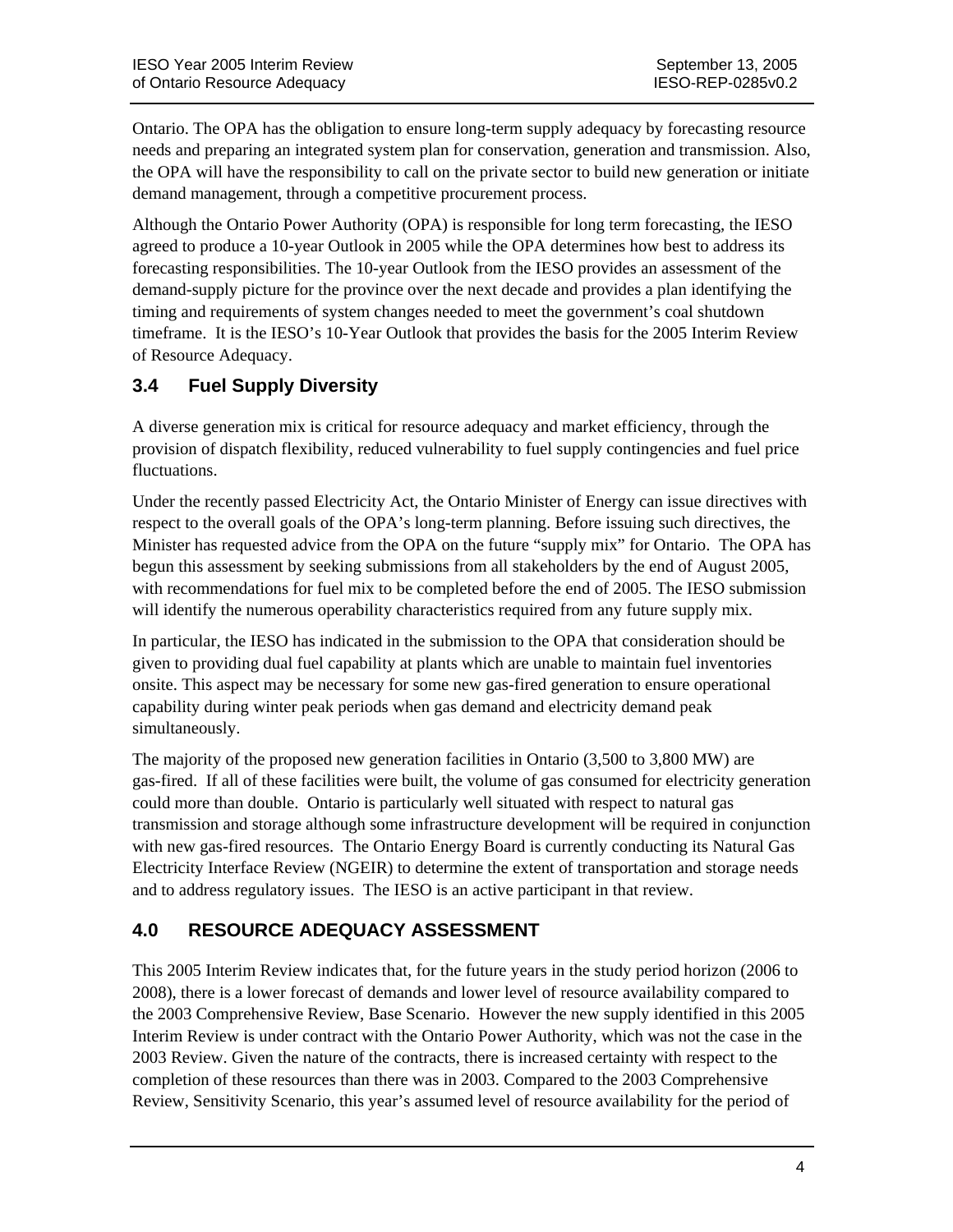summer 2006 through the end of 2008 is higher for all years. This year's Interim Review also has the latest forecast reliability data for new generation that is planned for the subsequent replacement of coal-fired generation. This new generation, once established, is expected to be more reliable than the older coal-fired generation it replaces.

#### **Table 4.1 Forecast Reserves, Normal Weather Summer Peak Base Resource Scenario**

| Year | <b>Forecast Reserves Summer Peak (July)</b> |                |               |                           |                |            |
|------|---------------------------------------------|----------------|---------------|---------------------------|----------------|------------|
|      | <b>Median Demand Growth</b>                 |                |               | <b>High Demand Growth</b> |                |            |
|      | 2003                                        | 2005           | Difference l' | 2003                      | 2005           | Difference |
|      | <b>Comprehensive</b>                        | <b>Interim</b> |               | Comprehensive             | <b>Interim</b> |            |
| 2006 | 5,006                                       | 4,566          | $-441$        | 4,420                     | 4,213          | $-208$     |
| 2007 | 4.726                                       | 4,240          | -486          | 4.059                     | 3,785          | $-274$     |
| 2008 | 4,276                                       | 3,850          | -426          | 3,530                     | 3,361          | $-169$     |

#### **Table 4.2 Forecast Reserves, Normal Weather Summer Peak Sensitivity Resource Scenario**

| Year | <b>Forecast Reserves Summer Peak (July)</b> |                |                   |                           |                |                   |
|------|---------------------------------------------|----------------|-------------------|---------------------------|----------------|-------------------|
|      | <b>Median Demand Growth</b>                 |                |                   | <b>High Demand Growth</b> |                |                   |
|      | 2003                                        | 2005           | <b>Difference</b> | 2003                      | 2005           | <b>Difference</b> |
|      | <b>Comprehensive</b>                        | <b>Interim</b> |                   | Comprehensive             | <b>Interim</b> |                   |
| 2006 | 3,461                                       | 4,566          | 1,105             | 2,875                     | 4,213          | 1,338             |
| 2007 | 3,181                                       | 4,240          | 1.059             | 2,514                     | 3,785          | 1,271             |
| 2008 | 2.731                                       | 3,850          | 1,119             | 1,985                     | 3,361          | 1,376             |

When combining all of the new forecast information and comparing them to last year's review, the results indicate that this year's assessment falls within the band of the Sensitivity Case of the 2003 Comprehensive Review: This years forecast shows lower reserves than the 2003 Comprehensive Base Case, and higher reserves than the 2003 Comprehensive Sensitivity Case.

- Under median demand growth assumptions, Ontario does not need to secure additional resources during the timeframe from 2006 through to 2008 in order to meet the NPCC resource adequacy criterion that requires an LOLE value of less than 0.1 day/year.
- Under high demand growth, Ontario would expect to require 440 MW of additional supply prior to the summer of 2008 in order to comply with the NPCC resource adequacy criterion that requires an LOLE value of less than 0.1 day/year. If no additional resources from generation, demand-side initiatives or imports become available, compliance can be achieved by postponing the shutdown of coal-fired units.

## **4.1 Alleviating Factors and Contingency Mechanisms**

I

There are several study assumptions which may change in such a way that reserve levels in Ontario could be higher than presented in this 2005 Interim Review, including the amount of new generating resources available, the amount of demand response, the amount of imports and the amount of generation that may be on planned outage.

In considering future resource additions, the IESO includes only projects which are under construction, or that have secured contracts for construction. There may be additional generation